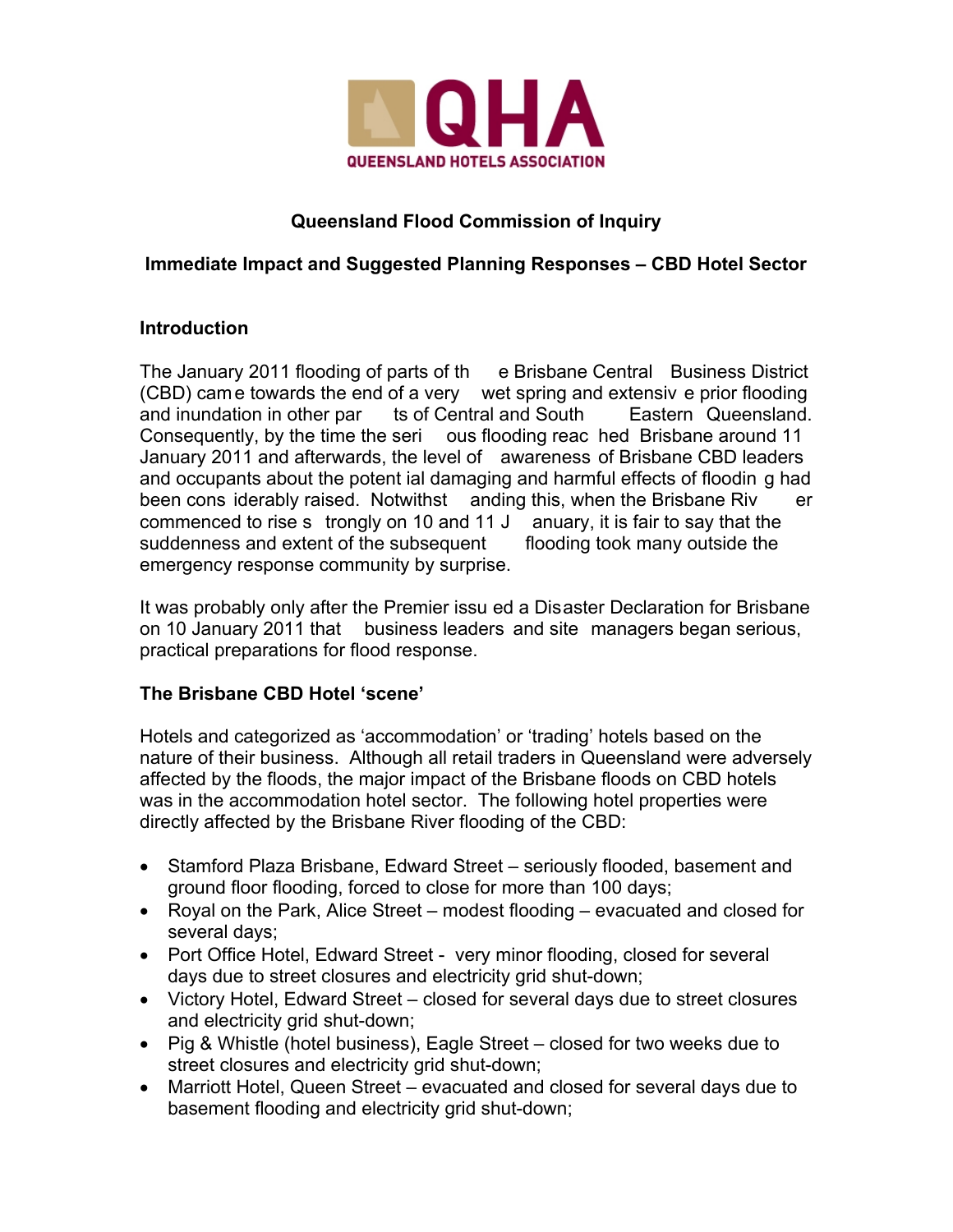- Fridays, Eagle Street closed for several days due to street closures and electricity grid shut-down;
- Jade Buddha, Eagle Street closed for several days due to street closures and electricity grid shut-down.

Almost all other hotels located East of Queen Street experienced significant business disruption associated with a com bination of street closures, electricity grid shut-down in the lower CBD, and general suspension of commercial operations in the CBD in the period 11 to 18 January 2011.

Whilst the commercial impact of this flood -related dis ruption in not able to be accurately quantified, the loss of hotel re venue directly attributable to this early period of the Brisbane CBD floods is in the order of \$20 to \$25 million.

#### **CBD Hotel property damage**

Major property damage was suffered by the Stamford Plaza, whilst modest damage was suffered by several other properties including the Marriott and the Royal on the Park.

- Stamford Plaza the Stamford Plaza was flooded for three days including the basement level carparks and machinery and equipment installations, and the ground level reception area, restaurants, store rooms, and function areas. Kitchen facilities were extensively damaged, as were lift cars and electronics, floor coverings, wall paneling and fittings. The damage forced the evacuation of the hotel, and its temporary closure for 100 days, involving extensive repair and refurbishment works. The direct cost of this refurbishment works was in the region of \$12 million.
- Other hotels other CBH hotels suffered minor flood damage including: Marriott Hotel basement car park, storage and machinery areas, Royal on the Park flood damage to floor coverings and wall paneling, Port Office Hotel minor damage caused by installation and removal of flood ingress barriers over doors and windows but no direct water damage, Pig & Whistle flood damage to floor coverings.
- Loss of perishable goods as major providers of food & beverage products, all hotels maintain several days' stock of fresh and perishable foods, and up to two weeks' supply of beverages. Not all, but a major proportion of fresh and perishable food stocks was lost at CBD businesses due to the closure of the local electricity grid in the Golden Triangle area of the CBD, and other areas extending along Elizabeth, Edward, Albert and Alice Streets. Currently, only the larger hotels have emergency generators in place which supply 'emergency' levels of electricity to vital areas such as refrigeration and lighting – more on this shortly.
- General apart from those hotels listed, the major economic impact of the floods was the disruption to normal and commercial business which effectively closed the CBD for seven days, and which lowered the tempo of commercial activity for several weeks thereafter.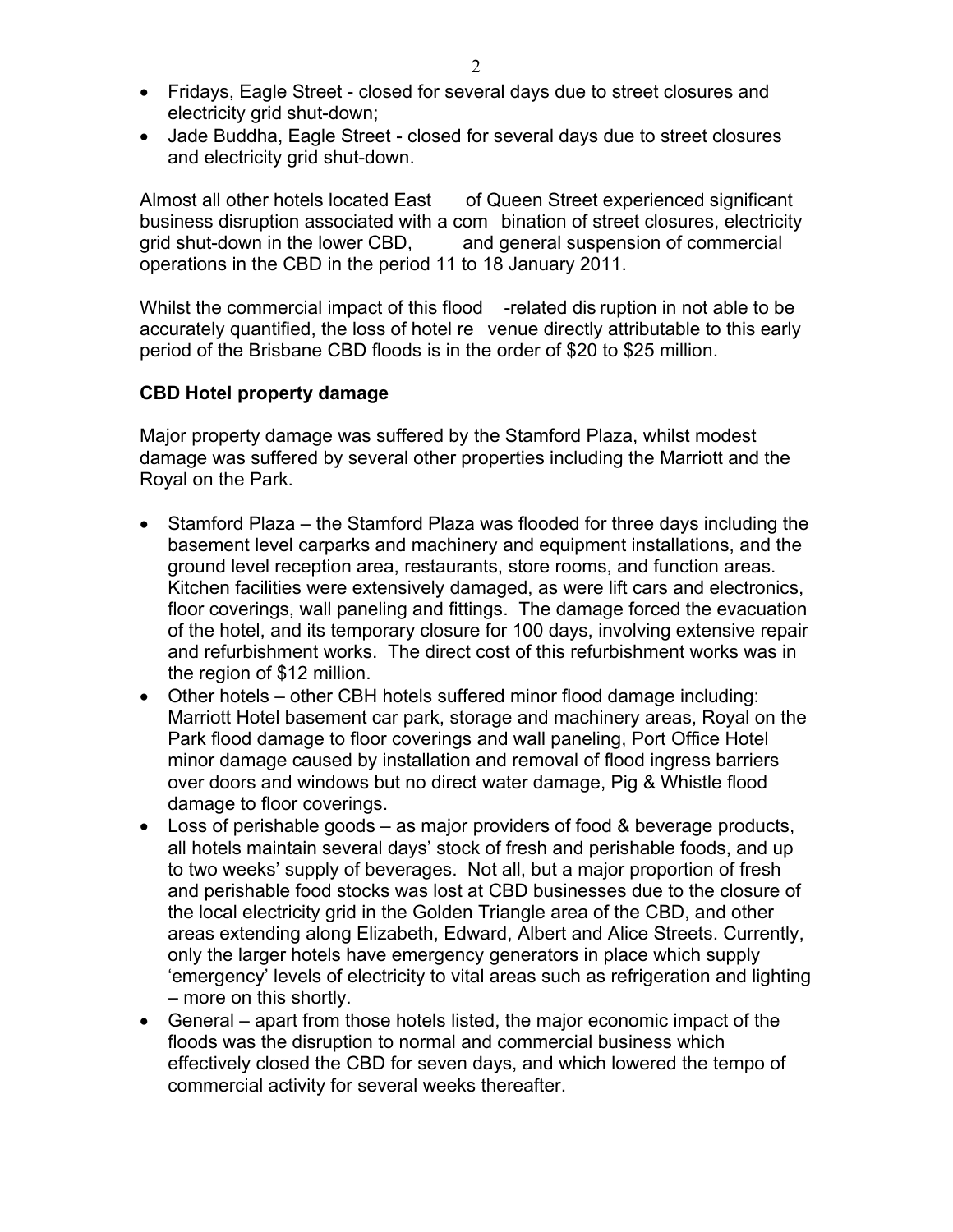## **Electricity Supply**

As a safety and maintenance iss ue, electricity providers cut mains electricity and shut down a number of electr icity sub-stations in the CBD as the flooding arrived and intensified. Generally speak ing, this was well controll ed, and any business staff on the ground were able to receive advice as to the nature, extent and timeframe for such shut-downs from a combination of tele phone, Internet, or personal advice from liaison staff on t he ground. These electric ity shut-downs were the main reas on for hotel bus inesses closing their door, evacuating and relocating guests, and losing perishable go ods under refrigeration. The QHA is not able to make an expert assessment of the relative merits of this grid management, save to say that it appeared to be competently managed, and held in place for only the minimum time requir ed, given the extent of the wider city disruption. In a 'perfect world', electricity grid arrangements could be re-designed such that properties immedi ately adjacent to the river (and subject to flooding) could be is olated from the grid, thus enabling non-flo oding properties (such as the Hilton Brisbane, Quay We st, etc) to remain on mains power throughout a flood event which effects only those properties in the 'lower' CBD.

#### **Lessons learned and suggestions for change**

It is axiomatic that commercial properties located im mediately adjacent to the Brisbane River will be fl ooded from time to time. This reality is acc epted by property owners, who assess that the advantages of the location out-weigh the disadvantages. The only practical way to reduce the future impacts of such flood-prone areas is through clever desi gn, and use of flood-resistant building materials, including br ick, cement, st one and natural s urfaces (there has been some positive public ity about the 'clev erness' of Comalco Place due to design changes triggered by the floods of '74). T he hotel s ector offers the following observations:

 **Emergency generat ors and f uel supplies** – the availabi lity of organic emergency electricity generators is seen as essential for large accommodation hotels, and most have them. H owever, due to their mechanical nature, their noise a nd fumes signature, and the desirability of a proximate fuel supply, such generators are generally located in t he basement or car park areas of c ommercial properties, or outside, at ground level. Th is is not smart. When basements and und erground car parks were flooded, the generators became unserviceable and su ffered damage, and the fuel supply was contaminated with flood water and, in turn, polluted the water. On the other hand, one large hotel in South Brisbane has its emergency generator located on the 18<sup>th</sup> level, with a fuel tank which holds two hours worth of fuel. Unfortunately, the emergen cy generators are not powerful enough to supply power to the lifts, with the consequence that, during an extended mains power interruption, straws are drawn to see which staff member will car ry the fuel jerrycans up the 18 levels of st airs ! It is recommended that emergency generators in flood prone areas be loc ated abov e t he record flood level,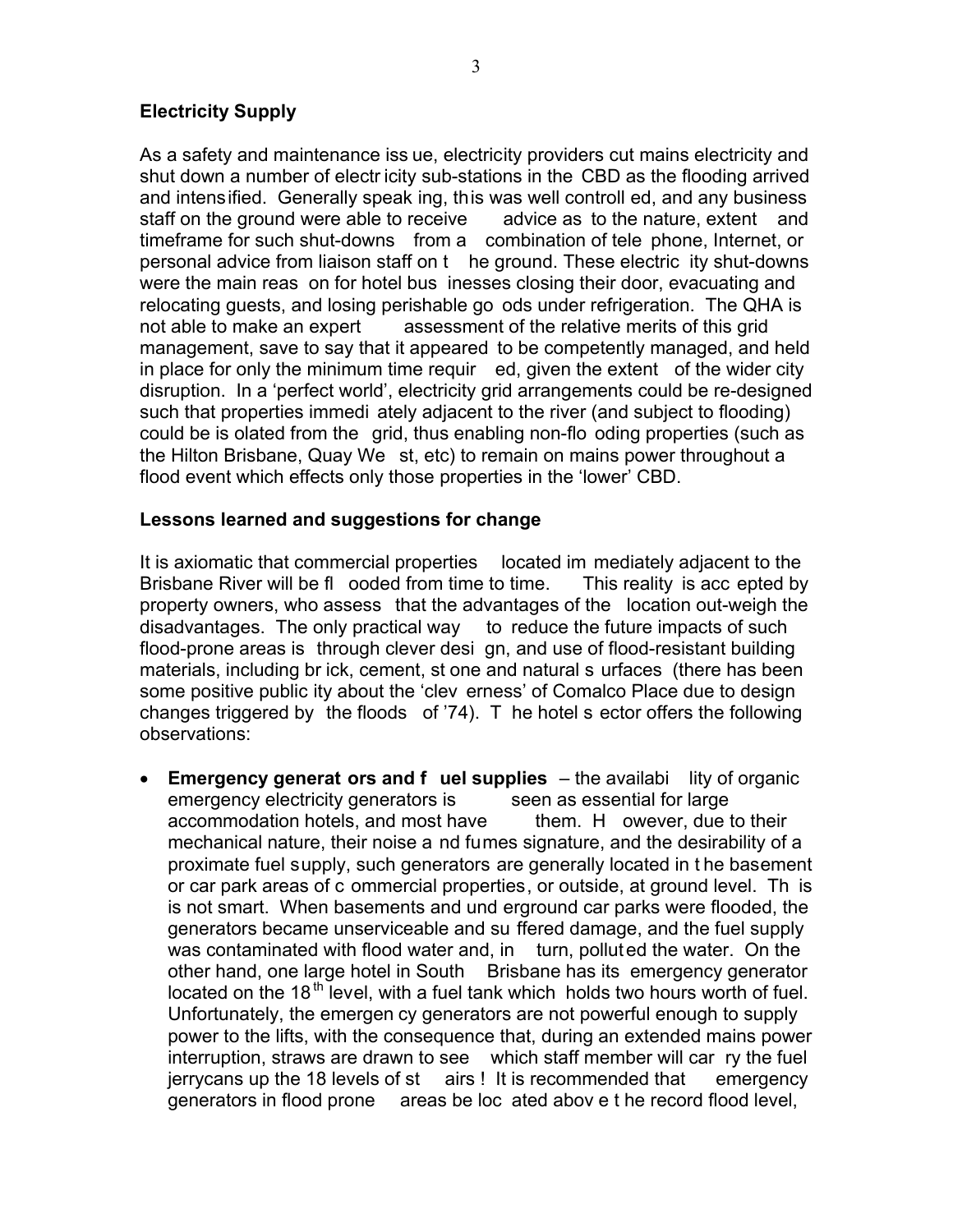together with sufficient fuel supply to meet the requirement s of an extended electricity interruption.

- **Lifts and lift cars** most lifts become inoperable once mains power is los t. Consequently, prior to this time, lift cars need to be located and locked onto upper floors such that they avoid bei ng damaged in any subsequent flooding. In order to do thi s, some form of noti ce or advi ce in relation to pl anned and scheduled electricity disconnection is required.
- **Chemical storage and pollutants** on at least one occasion, a chemical store containing hazar dous chemicals was flood, as was a fuel storage tank used to supply fuel to an emergency generator. In flood-prone areas, these storage facilities should be located above the record flood level.
- **Underground car par ks and machiner y areas** thes e are the areas most prone to flooding. W here feasible, em ergency equipment, stores areas, and fuel supplies should not be located in underground car parks which have the potential to flood.
- **Building materials** although flooding c an an d does wreck convention al building materials inc luding wood, plas ter board, chip board a nd insulation materials, natural and compacted building materials such as stone, brick, and glass are largely flood-proof and c an survive in undation without major damage. Accordingly, the use of natural and water resistant materials should be encouraged in commercial areas vulnerable to flooding.

#### **Finally**

The QHA and its members have been genera lly impressed by the response of public instit utions to t he January 2011 floo ds in Brisbane city. Polic e, council, emergency services and the SES, and support services such as electricity and gas suppliers, seemed to respond to the emergency and meet their obligations in an orderly, professional and sympathetic manner. In this brief submission we have made a number of cursory and s imple observations and recommendations. However, when a major flood occurs in a 'river city' such as Brisbane, preventative measures such as building practices and flood mitigation will only be of limited effect.

Should the Commis sion wish to seek ad vice from the hotelier most badly impacted by the Brisbane floods in January 2011, you should contact:

General manager Stamford Plaza Brisbane